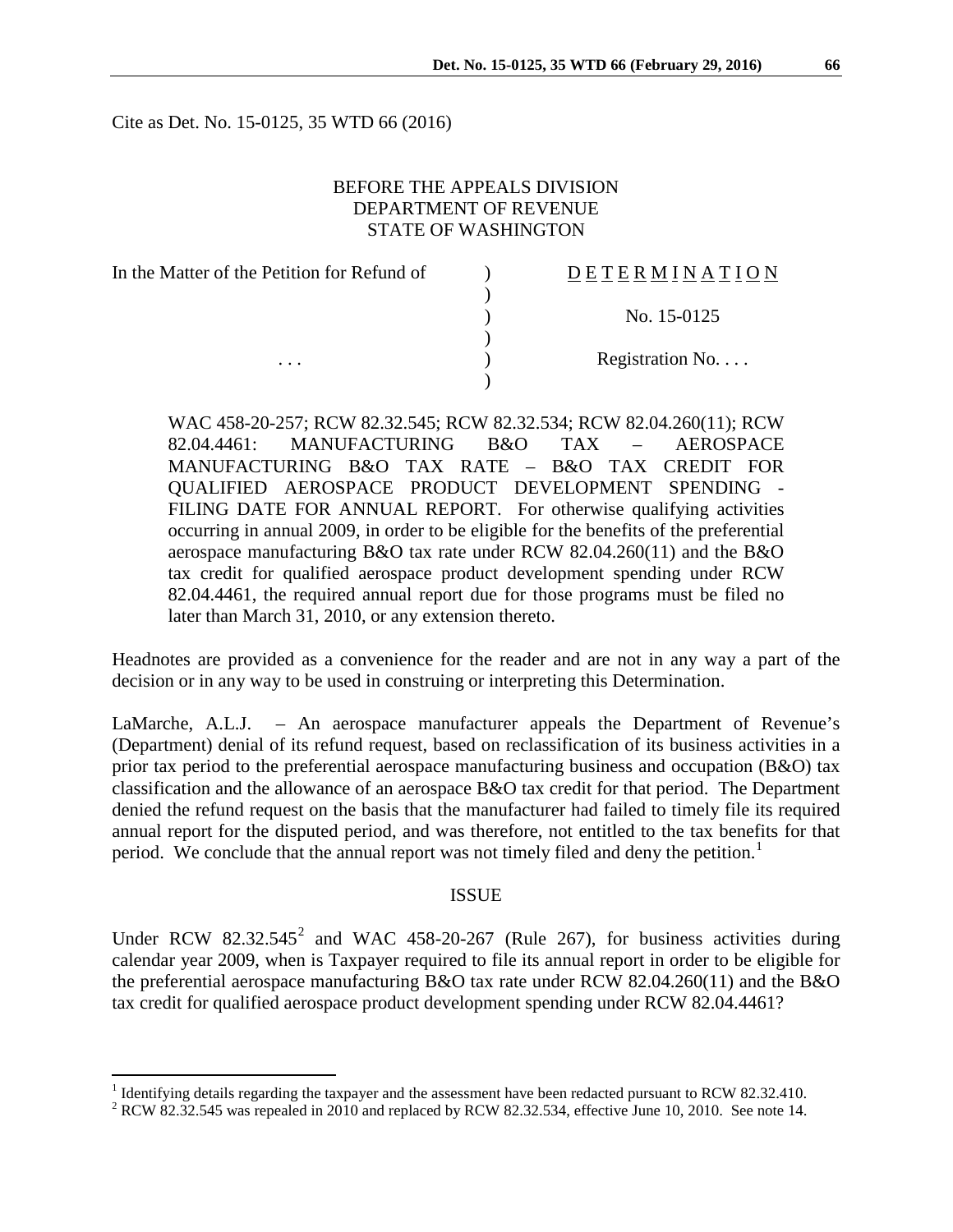### FINDINGS OF FACT

[Taxpayer] is a business whose primary activity in Washington State is the manufacturing and wholesale sale of commercial airplane component parts. On December 23, 2013, Taxpayer asked the Department for a B&O tax refund for the difference between the wholesaling B&O tax rate Taxpayer paid for the year 2009 and the preferential aerospace manufacturing rate, which has been available since July  $2007$ .<sup>[3](#page-1-0)</sup> Taxpayer did not originally report income under the preferential aerospace B&O tax rate or claim the qualified aerospace product development spending B&O tax credit for the calendar year 2009.

On December 23, 2013, Taxpayer requested a refund based on its proposed adjustments to tax year 2009 reclassifying Taxpayer's business activities to the preferential aerospace business and occupation ("B&O") tax classification and allowing a qualified aerospace product development spending B&O tax credit to be applied to the period of January 1, 2009 through December 31, 2009.

On January 14, 2014, The Department denied Taxpayer's refund request on the basis that Taxpayer did not timely submit the required annual report for 2009 in order to qualify for the tax benefits, citing RCW 82.32.545, and stating that annual reports for tax year 2009 and prior were due by "March 31<sup>st</sup> following any year in which a preferential tax rate or credit was used."<sup>[4](#page-1-1)</sup>

Taxpayer asked the Department to reconsider its denial of Taxpayer's refund request; the Department affirmed the denial in correspondence dated March 13, 2014, on the basis that Taxpayer did not timely file the annual report for  $2009$ .<sup>[5](#page-1-2)</sup> ... Taxpayer timely filed a petition appealing the Department's denial of the refund request, and seeking clarification of the annual report due dates for the tax benefits and period in question.

For tax year 2009, Taxpayer did not use the preferential aerospace manufacturing B&O tax rate under RCW 82.04.260(11) and did not take the B&O tax credit for qualified aerospace product development spending under RCW 82.04.44[6](#page-1-3)1.<sup>6</sup> Department records indicate Taxpayer did not request an extension of the due dates to file annual reports for 2009. Taxpayer began its efforts to claim the aerospace tax benefits for 2009 in December 2013.<sup>[7](#page-1-4)</sup>

#### ANALYSIS

RCW 82.04.220 imposes the B&O tax "for the act or privilege of engaging in business activities" in Washington State. The tax is based on "value of products, gross proceeds of sale, or gross income of the business." *Id.*

<span id="page-1-0"></span><sup>&</sup>lt;sup>3</sup> A preferential rate has been available since October 1, 2005. Effective July 1, 2007, the preferential rate is 0.2904 percent. *See* RCW 82.04.260(11). Taxpayer paid a B&O wholesaling rate of 0.484 percent.

<span id="page-1-2"></span><span id="page-1-1"></span><sup>&</sup>lt;sup>4</sup> Taxpayer Account Administration (TAA) correspondence to Taxpayer, dated January 14, 2014.<br><sup>5</sup> TAA correspondence to Taxpayer, dated March 13, 2014.

<span id="page-1-4"></span><span id="page-1-3"></span><sup>6</sup> Letter from Taxpayer Representative to Department (December 19, 2013).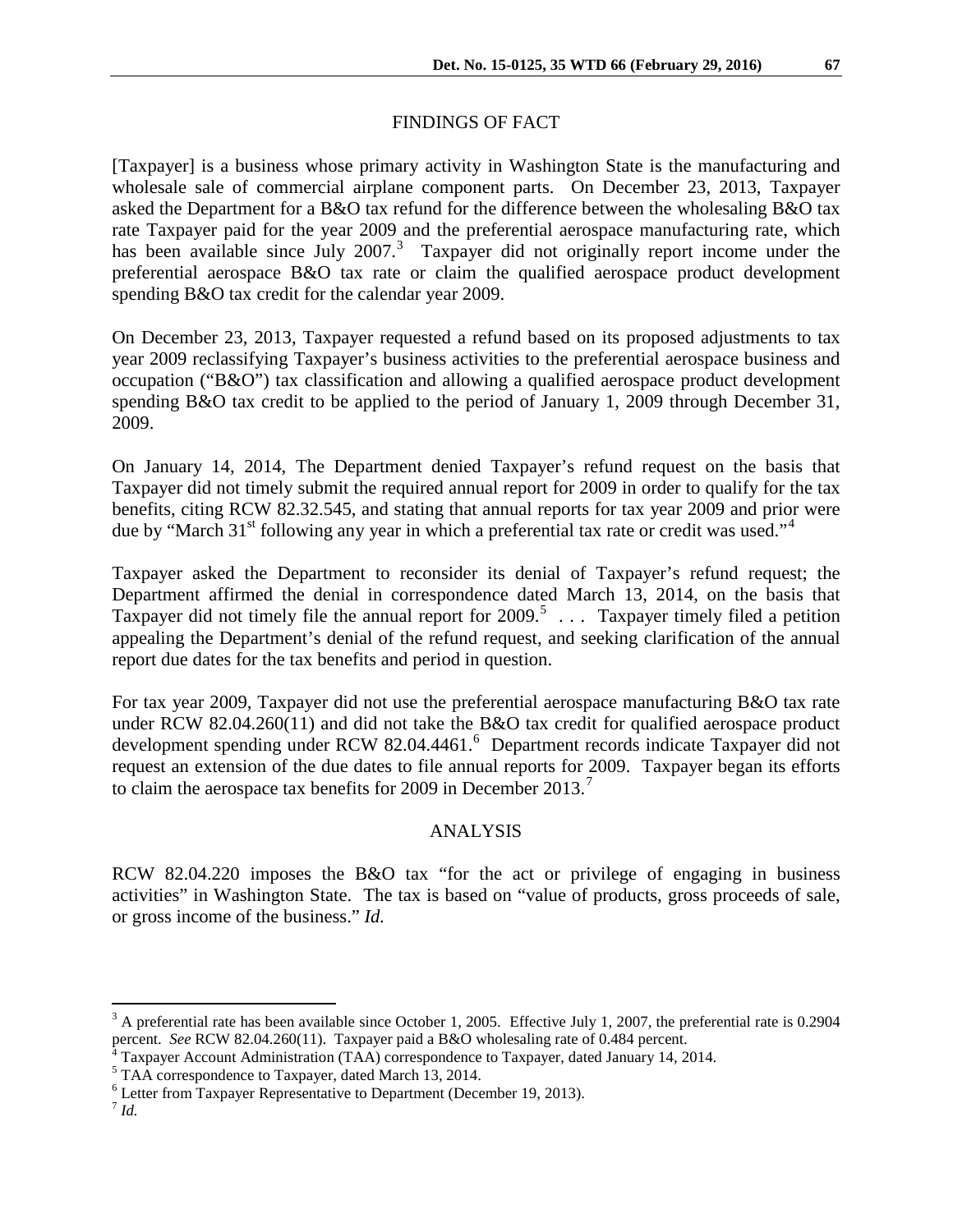RCW 82.04.240 imposes the B&O tax "[u]pon every person engaging within this state in business as a manufacturer . . . ." at the rate of 0.484 percent. *Id*. Additionally, persons making wholesale sales in Washington are subject to wholesaling B&O tax on the gross proceeds of sales at the rate of 0.4[8](#page-2-0)4 percent. RCW 82.04.270.<sup>8</sup> However, a preferential B&O tax rate of 0.2904 percent, effective July 1, 2007, is available for persons "making sales, at retail or wholesale, of commercial airplanes or components of such airplanes, manufactured by the seller." RCW 82.04.260(11)(a)(ii). *Id.*[9](#page-2-1)

During the relevant period, RCW 82.04.260(11)(d) (amended 2010) provided that to qualify for the preferential aerospace manufacturing rate, a taxpayer "must file a complete annual report $10$ with the department under RCW 82.32.545."<sup>[11](#page-2-3)</sup> During the relevant period, RCW 82.04.4461 (amended 2010) provided that "a [B&O tax] credit is allowed for each person for qualified aerospace product development."<sup>12</sup> Like the preferential B&O tax rate for aerospace Like the preferential  $B&O$  tax rate for aerospace manufacturing, "a person claiming the credit under this section must file a complete annual report with the department under RCW 82.32.545."<sup>[13](#page-2-5)</sup> RCW 82.04.4461(6) (amended 2010).

In reference to the annual report due date for both RCW 82.04.260 and RCW 82.04.4461 during the relevant period, RCW 82.32.545 (repealed 2010) stated, "The report is due by March 31st following any year in which a preferential tax rate under RCW 82.04.260(11) is used." *Id.* (Emphasis added.)

Taxpayer argues that the annual reports for both RCW 82.04.260(11) and RCW 82.04.4461 were not due until March 31, 2014, on the basis that Taxpayer did not begin efforts to claim the

(2) Persons taxable under RCW 82.04.250 [or] 82.04.270 [Retailing or Wholesaling B&O tax] . . . with respect to selling products in this state shall be allowed a credit against those taxes for any (a) manufacturing taxes paid with respect to the manufacturing of products so sold in this state, . . .

<span id="page-2-0"></span> <sup>8</sup> Persons engaging in multiple activities may be entitled to the Multiple Activities Tax Credit (MATC). RCW 82.04.440 provides as follows:

<sup>(1)</sup> Every person engaged in activities which are within the purview of the provisions of two or more of sections RCW 82.04.230 to 82.04.290 [which includes manufacturing B&O tax], inclusive, shall be taxable under each paragraph applicable to the activities engaged in.

<span id="page-2-1"></span>RCW 82.04.440; *see also* WAC 458-20-19301 (Rule 19301).<br><sup>9</sup> [The preferential rate in RCW 82.04.260(11)(a) is also available to businesses that manufacture commercial airplanes or "components of such airplanes." A business that qualifies for the preferential rate in RCW 82.04.260(11)(a) on its manufacturing and selling activities may be entitled to a multiple activities credit under RCW 82.04.440.]

<span id="page-2-2"></span><sup>&</sup>lt;sup>10</sup> Because the issue in the present appeal is solely the annual report due date, we do not address the contents of annual reports or other requirements in our analysis and discussion here.

<span id="page-2-3"></span><sup>&</sup>lt;sup>11</sup> RCW 82.32.545 was repealed upon enactment of RCW 82.32.534, effective June 10, 2010, *see* Laws of 2010, ch. 114, § 103. RCW 82.04.260(11)(d) was amended in 2010 to reflect this change. *See* Laws of 2010 1st sp.s., ch. 23 § 506, (refers to Laws of 2010, ch. 114 (SHB 3066), § 103.). RCW 82.04.260(11)(d) now refers to RCW 82.32.534 for annual report filing requirements. *Id.* In contrast to the repealed statute, RCW 82.32.534 now requires an annual report to be filed "following any calendar year in which a person becomes *eligible to claim the tax preference*." *Id.* (Emphasis added).

<span id="page-2-4"></span><sup>&</sup>lt;sup>12</sup> Like 82.32.260, RCW 82.04.4461(6) was amended in 2010 to replace the reference to RCW 82.32.545 with a reference to RCW 82.32.534. Laws of 2010, ch. 114, § 115. See note 14.<br><sup>13</sup> RCW 82.32.545 was repealed in 2010. See note 14.

<span id="page-2-5"></span>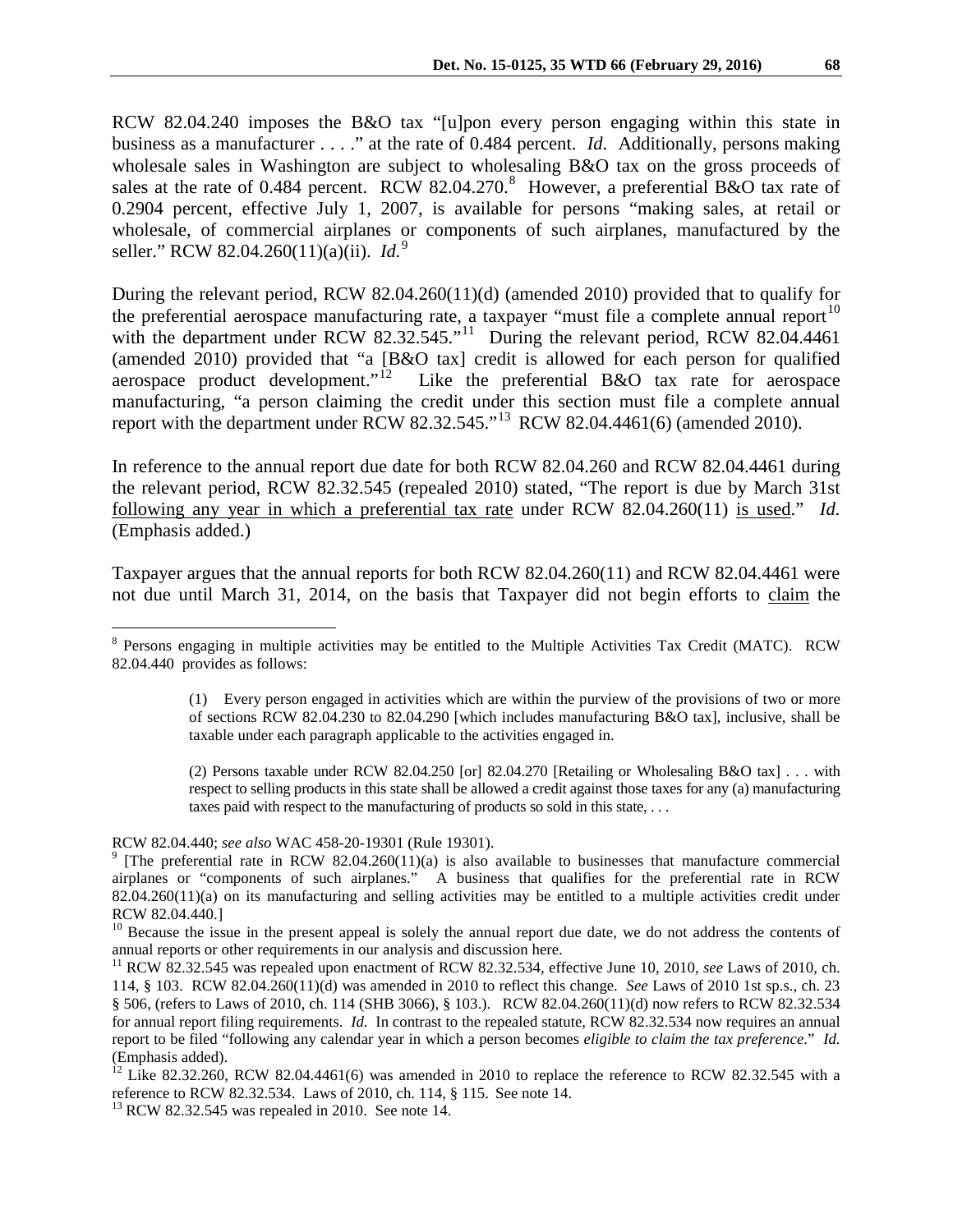benefits until 2013. In support of this contention, Taxpayer refers to Rule 267, which the Department adopted in part to administer the annual report requirements for certain tax benefits. Taxpayer specifically cites language in Rule 267(3), in effect from October 22, 2006, through May 27, 2010,<sup>[14](#page-3-0)</sup> that stated, ""[f]or reports due in 2010 or earlier . . . the report must be filed or postmarked by March 31<sup>st</sup> following any calendar year in which the tax credit, tax exemption, or tax rate is claimed." Rule  $267(3)(e)(ii)$  (emphasis added). However, Taxpayer misconstrues the rule and the underlying statute. Rule 267(3) also stated,

(b) **First Report.** The first report filed under this subsection must also include employment, wage, and benefit information for the 12-month period immediately before first use of a tax adjustment. In order to meet this requirement, a person must complete a report for the calendar year immediately preceding the first use of a tax adjustment.

(c) **Due date.** The report must be filed by March  $31<sup>st</sup>$  following any calendar year in which any tax adjustment is taken against taxes due.

### (d) **Examples.**

(i)An aerospace firm begins taking the B&O tax rate provided by RCW 82.04.260(11) for manufacturers and processors for hire of commercial airplanes and component parts on October 1, 2005. By March 31, 2006, the aerospace firm must provide two annual reports, one covering calendar year 2004 and another covering calendar year 2005. *If the aerospace firm continues to take the B&O tax rate provided by RCW 82.04.260(11) during calendar year 2006, a single annual report is due on March 31, 2007, covering calendar year 2006.* 

Rule 267(3) (emphasis in italics added.) Thus, Rule 267 indicated that the annual report for each calendar year is due by March  $31<sup>st</sup>$  of the immediately following year. This is supported by analysis of the underlying statute . . . .

Taxpayer further argues that its position is supported by the Board of Tax Appeals (Board) decision in *Surreal Software Incorporated v. DOR*, BTA Docket No. 70322 (2010). In Det. No. 13-0358, 33 WTD 171 (2014), we concluded that we will not follow the Board's decision in *Surreal* with regard to other taxpayers claiming tax benefits under RCW 82.04.4452.

In Det. No. 13-0331, 33 WTD 368 (2014), published while this case was pending, we determined that the Board's analysis in *Surreal Software* was not applicable to annual reports for 2008 and 2009 for claims under RCW 82.32.545. As we discussed in 33 WTD 368, the issue in *Surreal* was whether a taxpayer, pursuant to RCW 82.04.4452, qualified for a Research & Development  $(R&D)$  tax credit for the years 2004 and 2006.<sup>[15](#page-3-1)</sup> Like the present case, to qualify for the tax

<span id="page-3-0"></span> $14$  The Department amended Rule 267, effective October 6, 2014, during the pendency of this appeal filed on May 9, 2014. *See* WSR 14-19-018, § 458-20-267, filed 9/5/14, effective 10/6/14. The language in the version of the rule

<span id="page-3-1"></span>Taxpayer cites remains unchanged.<br><sup>15</sup> We do not follow *Surreal* with regard to other taxpayers claiming tax benefits under RCW 82.32.4452. As we discuss in Det. No. 13-0358, 33 WTD 171 (2014),